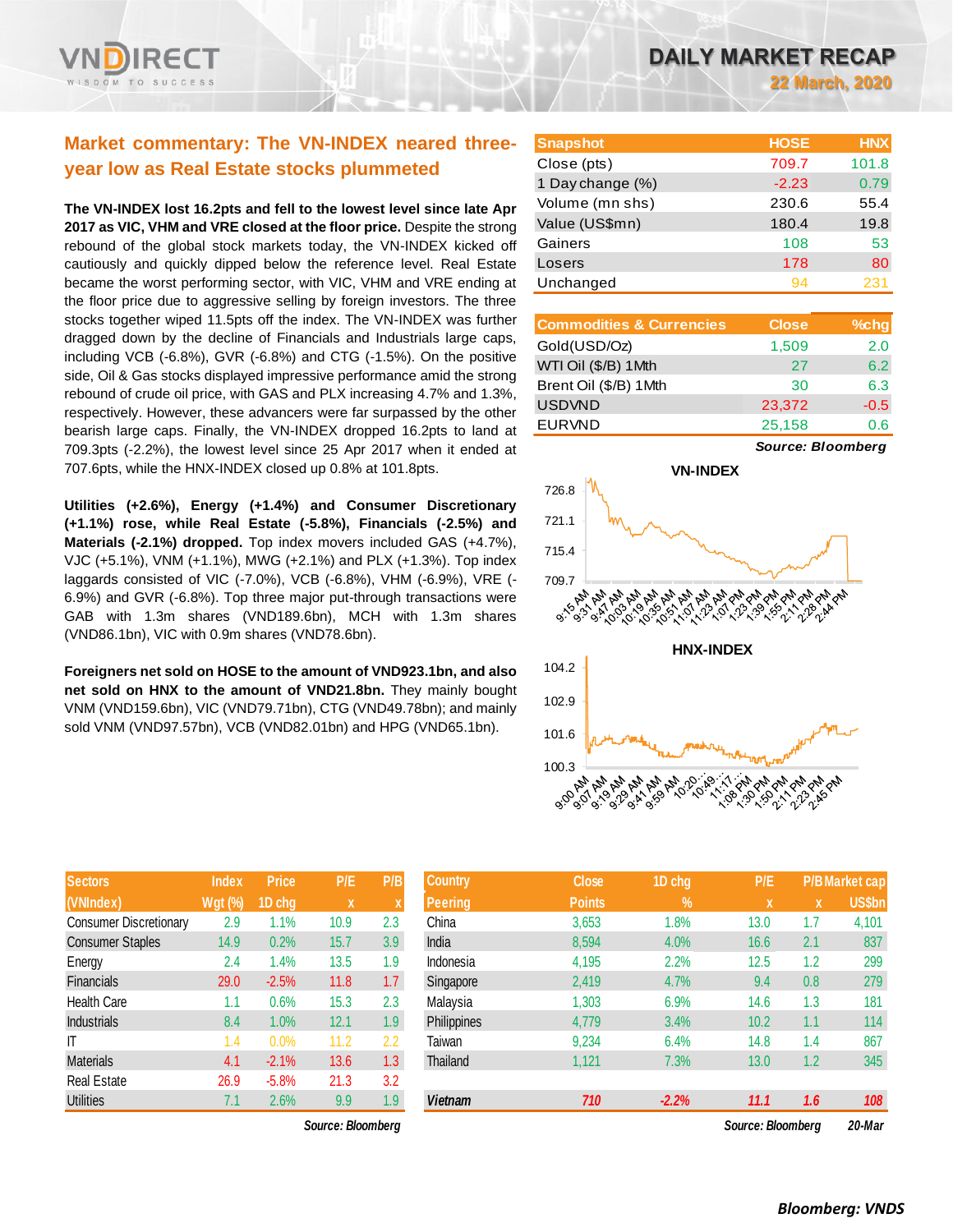

# **Market News**

**Oil extends record gain in wild week as Trump wades into tussle.** Oil continued climbing after its biggest ever single-day gain as U.S. President Donald Trump waded into the price war between Saudi Arabia and Russia that has rocked crude markets amid diminishing demand. Futures in New York increased as much as 5.7% following the biggest spike on record Thursday, rebounding from the lowest settlement since 2002. Oil has been whipsawed this week as investors weigh further stimulus measures to combat the impact of the coronavirus pandemic against collapsing demand and an impending supply flood from the world's biggest crude producers. Trump said he could intervene in the price war and that he was searching for "medium ground" to break the deadlock as he faces calls from lawmakers to help the domestic oil industry. The U.S. also said it would start filling its strategic reserves by buying 30m barrels of American crude. *(Bloomberg)*

**EU's border closure yet to affect goods circulation-official.** The European Union (EU)'s border closure to prevent the spread of the novel coronavirus disease (COVID-19) has not yet had a significant impact on goods circulation, said an official from Vietnam's Ministry of Industry and Trade. The EU had formally agreed to temporarily close its external borders for 30 days to restrict nonessential travel in an effort to slow the spread of the pandemic. Ta Hoang Linh, Director of the ministry's European – African Market Department, said that it was too early to say how the EU's move would affect cross-border trade as the European Commission stressed that goods would not be restricted across external borders. The biggest impact of the COVID-19 pandemic, according to Linh, is the declining demand as Europeans will stay at home and reduce shopping for products like footwear, clothes and wooden items which are Vietnam's major exports to the bloc. He stressed that the ministry is keeping a close watch on the development of the EU's closure of its external borders and the impacts on cross-border trade to develop detailed scenarios and measures to limit the negative impacts on Vietnam's exports. He also urged firms to prepare for any possible impacts on their import-export activities. According to statistics of the General Department of Customs, Vietnam's export revenue to the EU market was estimated at US\$5.15bn in the first two months of this year, representing a drop by 4.56% over the same period last year. Experts said that the decline was, however, just temporary and more time was needed to see the trend. Vietnam is having significant opportunities to boost exports into the US\$18tr market when the EU – Vietnam Free Trade Agreement is expected to come into force in July. Research by the Ministry of Planning and Investment pointed out that the trade deal will help increase Vietnam's export revenue to the EU market by 20% in 2020 and 42.7% in 2025 compared with the scenario of no trade deal. The EU was a major export market of Vietnam, with revenue increasing more than 14 times from US\$2.8bn in 2000 to more than US\$41.5bn last year. *(Vietnamnet.vn)*

## **Market Strategy**

### **TRACKING SHARE BUYBACK**

### **Companies are undertaking buybacks to boost investor confidence amid price weakness**

As at 19 Mar, Vietnam stock market has experienced a steep fall of 26.2% from the 2020 peak amid the total number of infection climbed to 76. We observed that companies and their internal shareholders have triggered buy-back plans to offer a cushion against the stock declines.

Basing on Fiinpro's data, we estimated that the total value of share buyback and internal shareholders' buy-in announcements might reach VND2,206bn and VND1,206bn, respectively. From Mar 09 to Mar 18, about VND920bn of share buybacks has been fully implemented.

### **Below are some buybacks plan investors should be noted**

On 14 Mar, PAN Group JSC (PAN VN) announced the plan to buy 21.6m shares (10.0% of its outstanding shares), equivalent to approx. VND450bn at current price. The company's share price plunged by 23.7% YTD when the decision was announced.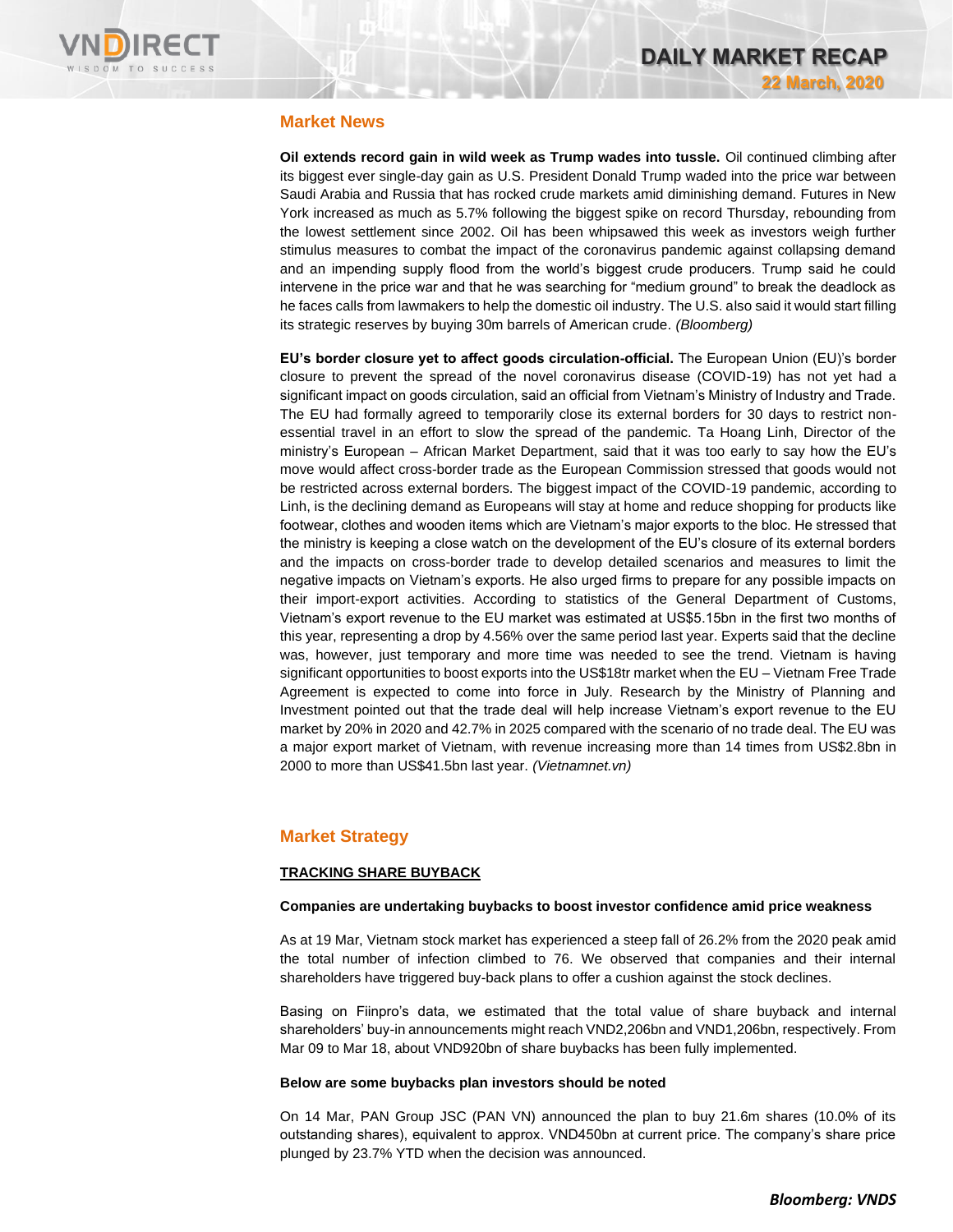

**DAILY MARKET RECAP 22 March, 2020**

On Mar 17, GMD also announced its plan to buy 25m treasury shares (8.4% of its outstanding shares) – valued at VND424bn at today's price – after its share price fell 32.2% since the beginning of the year.

On Mar 12, son of Tran Dinh Long, HPG's chairman, announced that he will be buying 20m share (0.7% of outstanding shares) as HPG stock price dropped 19.8% since the start of 2020.

*Read the full report: [HERE](https://nhanha-public-api.vndirect.com.vn/click/OGE0ODlmZDA2ODYwMjZlMjAxNjg5OGJiOGM4YjMxODQ=/ZjBhMmM4YzJlYjE2NGY0Y2E3NDc3NTkxZWQ0ZGQ4NjY=/f0a2c8c2eb164f4ca7477591ed4dd866-Marketstrategy_Sharebuyback_20200320.pdf/cmVzZWFyY2hAdm5kaXJlY3QuY29tLnZu/MTYyODg=)*

# **Coverage Universe Update**

### **PetroVietnam Gas JSC (GAS) – Update – HOLD (+11.9%)**

### **FY20F earnings cut on oil price slump**

### **We lower average FY20F Brent oil price forecast to US\$45/bbl**

The lower oil price reflects weaker oil demand in light of transportation restrictions imposed by countries to cope with the Covid-19 outbreak, combined with an expected supply glut from Apr as Saudi Arabia (and potentially Russia) floods the market with cheap products. Our base case assumes the oil price will hit bottom in 2Q20F before rebounding in 2H20F as the pandemic is contained, averaging US\$45/bbl for the year.

### **Delay in TOP price adjustment might be the needed support**

We expect the company's dry gas segment (accounting for ~50% of total gross profit) to take the strongest blow from the recent dive in global oil price, given that gas ASP is linked to Singapore Platts Fuel oil (FO) price, which trails Brent crude oil price movements. Meanwhile, gas purchasing costs would only be adjusted downward for 30% of total volume, in our estimate, leading to a contraction of gross margin. However, we expect the company to delay its take-or-pay (TOP) price adjustment for the BOT power plants to cushion the effect of an oil price decline until FY21F. A TOP price of c.US\$4.3/mmbtu (higher than the market price of c.US\$3.9/mmbtu) could yield additional gross profit of VND550bn for GAS in FY20F, in our estimate.

### **FY20-21F earnings downgrade on subdued oil price**

Aside from dry gas, we believe prices of other gas products such as CNG, low-pressure gas and LPG would also fall in accordance with the oil price, although with a time lag. Therefore, we expect net profit to decline 41.8% yoy in FY20F before recovering by 55.0% yoy in FY21F when oil price rebounds. We cut FY20-22F EPS due to lower oil price forecasts of US\$45-57/bbl vs. US\$62-65/bbl earlier.

#### **Reiterate Hold with a lower TP of VND61,800**

We change our valuation method from a 50:50 combination of DCF and target P/E to using only target P/E, as we believe the market is valuing the stock from a more short-term perspective in wake of the Covid-19 outbreak and global oil price war. We reduce our target FY20-22F P/E from 18.0x to 12.3x (-0.5 s.d. from its 7-year average historical P/E), leading to a TP of VND61,800. We also reduce the company's cash dividend assumption for FY20-22F from VND4,000/share to VND3,000/share, taking into account lower net profit forecast and high cash balance of more than VND20tr over the course of FY20-22F. Upside risks include an abrupt increase in oil price if Saudi Arabia and Russia reach a new agreement to cut production to support price. Downside risks include lower-thanexpected oil price and the Covid-19 epidemic persisting into 2H20F.

*Read the full report: [HERE](https://nhanha-public-api.vndirect.com.vn/click/OGE0ODlmZDA3MDVhYmY5ZTAxNzA1Y2ZkYmY4YjAwMDM=/Mjg1OGM2MmE3YTFhNGU1Zjk3N2U3ZjgwNWZlNTU1ZDA=/2858c62a7a1a4e5f977e7f805fe555d0-GAS_Update_20200319.pdf/cmVzZWFyY2hAdm5kaXJlY3QuY29tLnZu/MTYyOTE=)*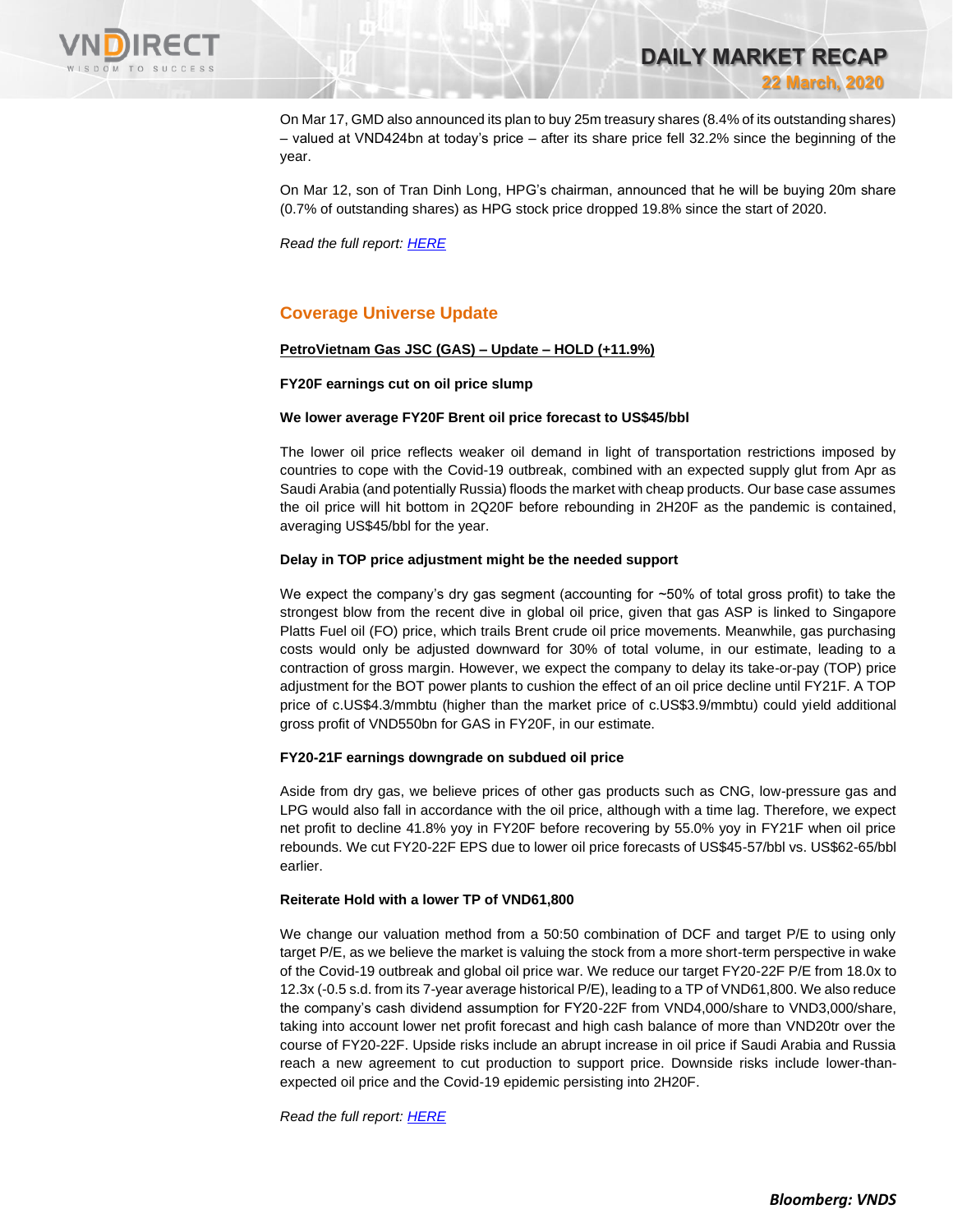

# **Notable Corporate Events**

**Ha Do Group Joint Stock Company (HDG VN HOSE) – 1Q20 business results:** HDG has estimated its 1Q20F revenue and net profit at VND923bn (+2% yoy) and VND200bn (-25% yoy), respectively, said a report citing company projections. HDG also said it will close the list of shareholders attending the AGM on 25 Apr. *(Ndh.vn)*

*<to be continued>*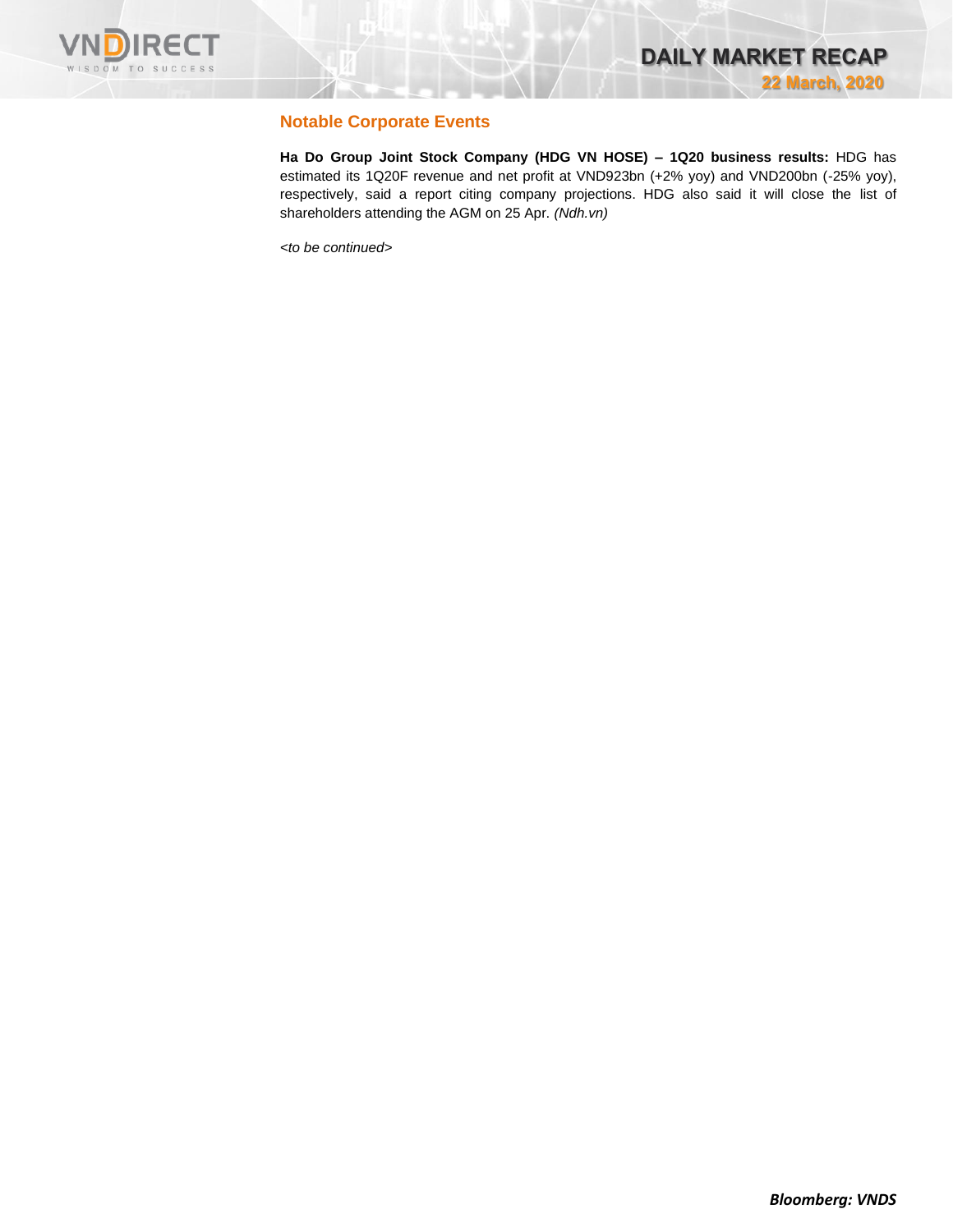### **VN** RECT WISDOM TO SUCCESS

# **DAILY MARKET RECAP**

**22 March, 2020**

# **COVERAGE SUMMARY**

| Ticker                  | <b>Close price</b> | <b>Adjusted target</b><br>price | <b>Dividend yield</b> | <b>Potential return</b> | <b>Rating</b> | <b>Latest report</b> |
|-------------------------|--------------------|---------------------------------|-----------------------|-------------------------|---------------|----------------------|
| PC <sub>1</sub>         | 11,650             | 17,200                          | 0.0%                  | 47.6%                   | <b>ADD</b>    | <b>Link</b>          |
| <b>LPB</b>              | 6,800              | 10,000                          | 0.0%                  | 47.1%                   | <b>ADD</b>    | Link                 |
| <b>NLG</b>              | 20,400             | 39,600                          | 2.5%                  | 96.6%                   | <b>ADD</b>    | Link                 |
| <b>ACV</b>              | 48,800             | 105,000                         | 0.0%                  | 115.2%                  | ADD           | <b>Link</b>          |
| <b>DPM</b>              | 11,700             | 15,800                          | 8.5%                  | 43.6%                   | <b>ADD</b>    | Link                 |
| QNS                     | 22,300             | 44,300                          | 2.3%                  | 100.9%                  | ADD           | Link                 |
| <b>LTG</b>              | 15,500             | 27,300                          | 10.3%                 | 86.4%                   | <b>ADD</b>    | $Link$               |
| VCB                     | 61,500             | 86,200                          | 1.3%                  | 41.5%                   | ADD           | Link                 |
| <b>MBB</b>              | 16,000             | 34,300                          | 3.7%                  | 118.1%                  | <b>ADD</b>    | Link                 |
| <b>VPB</b>              | 21,050             | 21,200                          | 0.0%                  | 0.7%                    | <b>HOLD</b>   | Link                 |
| <b>TCM</b>              | 12,650             | 28,200                          | 4.2%                  | 127.1%                  | ADD           | Link                 |
| <b>HPG</b>              | 18,600             | 29,700                          | 0.0%                  | 59.7%                   | ADD           | Link                 |
| <b>PVT</b>              | 8,450              | 18,100                          | 11.8%                 | 126.0%                  | <b>ADD</b>    | Link                 |
| <b>STK</b>              | 14,900             | 22,400                          | 10.1%                 | 60.4%                   | <b>ADD</b>    | Link                 |
| <b>AAA</b>              | 10,600             | 25,300                          | 19.2%                 | 157.9%                  | <b>ADD</b>    | Link                 |
| <b>PNJ</b>              | 55,000             | 86,200                          | 3.4%                  | 60.2%                   | ADD           | Link                 |
| <b>KDH</b>              | 20,000             | 28,300                          | 2.5%                  | 44.0%                   | <b>ADD</b>    | Link                 |
| <b>DCM</b>              | 5,920              | 8,900                           | 15.2%                 | 65.5%                   | <b>ADD</b>    | Link                 |
| <b>VTP</b>              | 102,900            | 111,000                         | 1.5%                  | 9.3%                    | <b>HOLD</b>   | Link                 |
| ACB                     | 21,400             | 30,400                          | 4.7%                  | 46.7%                   | <b>ADD</b>    | Link                 |
| GAS                     | 57,900             | 61,800                          | 5.2%                  | 11.9%                   | <b>HOLD</b>   | Link                 |
| <b>PVS</b>              | 11,200             | 24,100                          | 6.3%                  | 121.4%                  | <b>ADD</b>    | Link                 |
| <b>PVD</b>              | 8,770              | 16,500                          | 0.0%                  | 88.1%                   | <b>ADD</b>    | $Link$               |
| <b>MSH</b>              | 31,000             | 51,600                          | 11.3%                 | 77.7%                   | ADD           | Link                 |
| <b>MWG</b>              | 77,200             | 170,600                         | 2.0%                  | 122.9%                  | <b>ADD</b>    | Link                 |
| <b>POW</b>              | 8,460              | 16,700                          | 0.0%                  | 97.4%                   | ADD           | Link                 |
| тсв                     | 17,350             | 27,400                          | 0.0%                  | 57.9%                   | ADD           | $Link$               |
| <b>PPC</b>              | 22,000             | 27,879                          | 11.4%                 | 38.1%                   | <b>ADD</b>    | Link                 |
| <b>VIB</b>              | 14,700             | 21,200                          | 3.4%                  | 47.6%                   | ADD           | $Link$               |
| <b>KBC</b>              | 11,100             | 17,500                          | 9.0%                  | 66.7%                   | ADD           | Link                 |
| <b>VNM</b>              | 90,000             | 155,600                         | 5.0%                  | 77.9%                   | <b>ADD</b>    | Link                 |
| <b>VHM</b>              | 63,800             | 104,300                         | 1.5%                  | 65.0%                   | <b>ADD</b>    | Link                 |
| <b>VJC</b>              | 103,000            | 142,200                         | 2.9%                  | 41.0%                   | ADD           | Link                 |
| <b>VHC</b>              | 24,050             | 39,700                          | 4.2%                  | 69.3%                   | ADD           | Link                 |
| <b>VRE</b>              | 20,400             | 42,600                          | 0.0%                  | 108.8%                  | ADD           | $Link$               |
| <b>GMD</b>              | 16,450             | 29,500                          | 0.0%                  | 79.3%                   | ADD           | Link                 |
| $\overline{\text{DBC}}$ | 17,350             | 30,700                          | 2.9%                  | 79.9%                   | ADD           | $Link$               |
| <b>FPT</b>              | 47,700             | 74,000                          | 4.2%                  | 59.3%                   | ADD           | Link                 |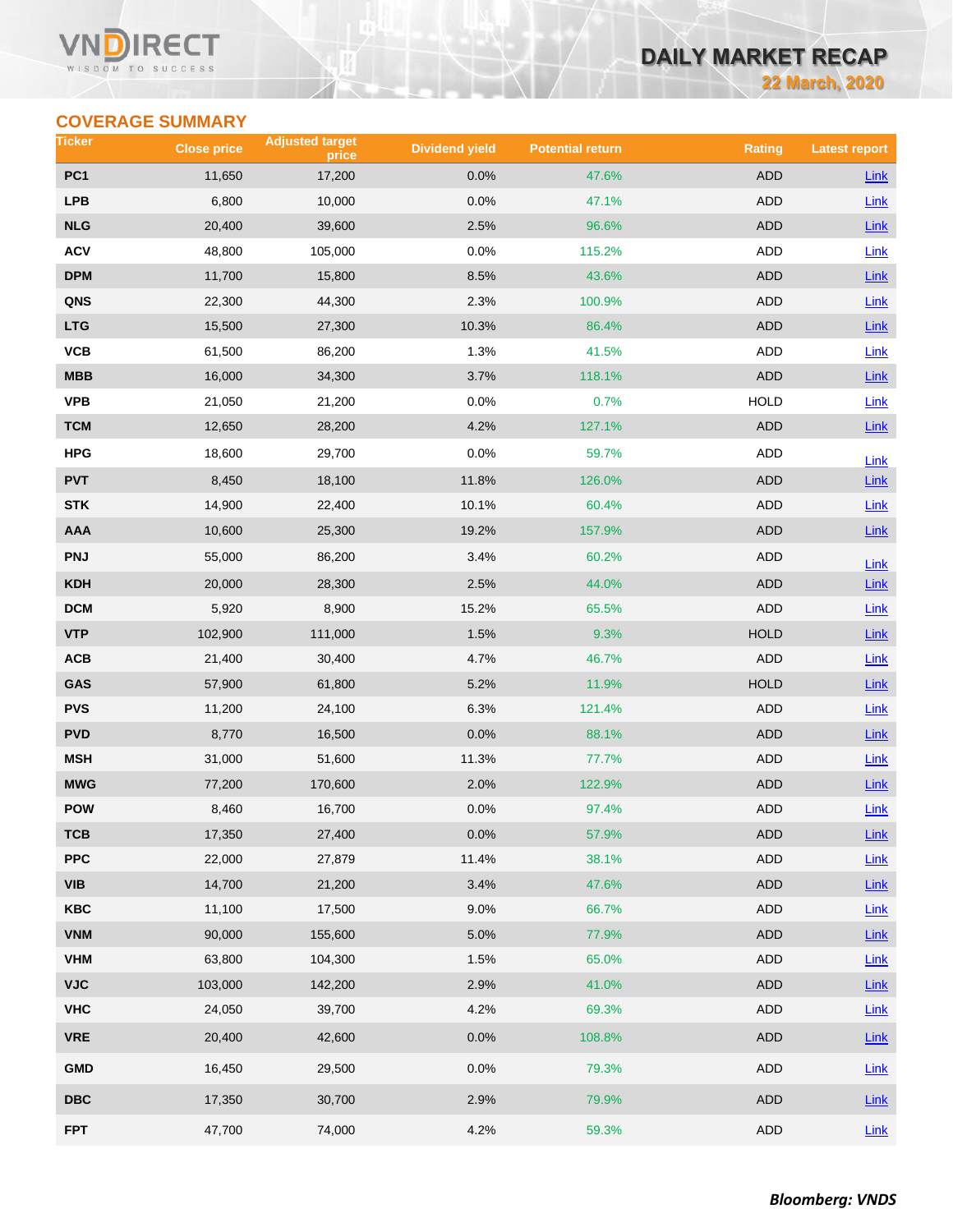# **MARKET MOVEMENTS**

WISDOM TO SUCCESS

RECT

VN n

|                    | <b>HOSE</b>  |       |      |         |              |  |  |  |  |  |  |  |  |
|--------------------|--------------|-------|------|---------|--------------|--|--|--|--|--|--|--|--|
| <b>Top gainers</b> |              |       |      |         | <b>VND</b>   |  |  |  |  |  |  |  |  |
| <b>Ticker</b>      | Last         | Cha   | %chq | Vol.    | <b>Index</b> |  |  |  |  |  |  |  |  |
|                    | <b>Price</b> |       |      |         | impact       |  |  |  |  |  |  |  |  |
| <b>COM</b>         | 48,150       | 3,150 | 7.00 | 1,510   | 0.013        |  |  |  |  |  |  |  |  |
| PGI                | 14,550       | 950   | 6.99 | 80      | 0.024        |  |  |  |  |  |  |  |  |
| <b>TCD</b>         | 9,060        | 590   | 6.97 | 13,080  | 0.007        |  |  |  |  |  |  |  |  |
| <b>PVD</b>         | 8,770        | 570   | 6.95 | 3.79MLN | 0.069        |  |  |  |  |  |  |  |  |
| <b>SGR</b>         | 14,650       | 950   | 6.93 | 3,060   | 0.012        |  |  |  |  |  |  |  |  |

| <b>Top losers</b> |              |          |         |         | <b>VND</b>   |
|-------------------|--------------|----------|---------|---------|--------------|
| <b>Ticker</b>     | Last         | Cha      | %chq    | Vol.    | <b>Index</b> |
|                   | <b>Price</b> |          |         |         | impact       |
| <b>NKG</b>        | 5,580        | $-420$   | $-7.00$ | 2.33MLN | $-0.022$     |
| <b>SMA</b>        | 13,950       | $-1,050$ | $-7.00$ | 420     | $-0.006$     |
| VIC               | 82,500       | $-6,200$ | $-6.99$ | 1.08MLN | $-5.990$     |
| <b>DIC</b>        | 1,730        | $-130$   | $-6.99$ | 675,050 | $-0.001$     |
| FDC               | 9,860        | $-740$   | $-6.98$ | 6,240   | $-0.008$     |

|               | <b>Top index movers</b> |       |      |         | <b>VND</b>   |
|---------------|-------------------------|-------|------|---------|--------------|
| <b>Ticker</b> | Last                    | Cha   |      | Vol.    | <b>Index</b> |
|               | <b>Price</b>            |       |      |         | impact       |
| <b>GAS</b>    | 57,900                  | 2,600 | 4.70 | 563,530 | 1.421        |
| <b>VJC</b>    | 103,000                 | 5,000 | 5.10 | 467,800 | 0.774        |
| <b>VNM</b>    | 90,000                  | 1,000 | 1.12 | 2.32MLN | 0.498        |
| <b>MWG</b>    | 77,200                  | 1,600 | 2.12 | 1.10MLN | 0.207        |
| <b>PLX</b>    | 40,600                  | 500   | 1.25 | 381,290 | 0.185        |

| <b>Top index laggers</b> |              |          |         |         | <b>VND</b>   |
|--------------------------|--------------|----------|---------|---------|--------------|
| <b>Ticker</b>            | Last         | Cha      | %chq    | Vol.    | <b>Index</b> |
|                          | <b>Price</b> |          |         |         | impact       |
| VIC                      | 82.500       | $-6,200$ | -6.99   | 1.08MLN | $-5.990$     |
| <b>VCB</b>               | 61,500       | $-4,500$ | $-6.82$ | 2.76MLN | $-4.767$     |
| <b>VHM</b>               | 63.800       | $-4,700$ | $-6.86$ | 1.35MLN | $-4.497$     |
| <b>VRE</b>               | 20,400       | $-1,500$ | $-6.85$ | 2.76MLN | $-0.998$     |
| <b>GVR</b>               | 9.130        | $-670$   | $-6.84$ | 1.38MLN | $-0.766$     |

| <b>Top liquidity</b> |                      |          |         |                 | <b>VND</b>             | <b>Top liquidity</b> |                      |        |         |                 |                 |  |
|----------------------|----------------------|----------|---------|-----------------|------------------------|----------------------|----------------------|--------|---------|-----------------|-----------------|--|
| <b>Ticker</b>        | Last<br><b>Price</b> | Chg      | $%$ chq | Val.<br>(VNDbn) | <b>Index</b><br>impact | Ticker               | Last<br><b>Price</b> | Chg    | %chq    | Val.<br>(VNDbn) | Index<br>impact |  |
| <b>HPG</b>           | 18.600               | $-550$   | $-2.87$ | 254             | $-0.434$               | <b>SHB</b>           | 12,000               | 200    | 1.69    | 71              | 0.266           |  |
| <b>VNM</b>           | 90,000               | 1,000    | 1.12    | 209             | 0.498                  | <b>PVS</b>           | 11,200               | 800    | 7.69    | 71              | 0.194           |  |
| <b>MSN</b>           | 49.200               | 0        | 0.00    | 201             | 0.000                  | <b>ACB</b>           | 21,400               | 300    | 1.42    | 71              | 0.481           |  |
| <b>VCB</b>           | 61,500               | $-4,500$ | $-6.82$ | 174             | $-4.767$               | <b>NVB</b>           | 8,500                | 0      | 0.00    | 23              | 0.000           |  |
| <b>NVL</b>           | 51.000               | 0        | 0.00    | 147             | 0.000                  | ART                  | 2,800                | $-300$ | $-9.68$ | 14              | $-0.028$        |  |

|                    |              | <b>HOSE</b> |         |         |              | <b>HNX</b> |                    |       |         |         |        |  |
|--------------------|--------------|-------------|---------|---------|--------------|------------|--------------------|-------|---------|---------|--------|--|
| <b>Top gainers</b> |              |             |         |         | <b>VND</b>   |            | <b>Top gainers</b> |       |         |         |        |  |
| Ticker             | Last         | Chg         | $%$ chg | Vol.    | <b>Index</b> | Ticker     | Last               | Chg   | $%$ chg | Vol.    | Index  |  |
|                    | <b>Price</b> |             |         |         | impact       |            | <b>Price</b>       |       |         |         | impact |  |
| COM                | 48,150       | 3,150       | 7.00    | 1,510   | 0.013        | <b>HKB</b> | 700                | 100   | 16.67   | 756.000 | 0.004  |  |
| PGI                | 14,550       | 950         | 6.99    | 80      | 0.024        | VIG        | 800                | 100   | 14.29   | 94,400  | 0.003  |  |
| TCD                | 9,060        | 590         | 6.97    | 13.080  | 0.007        | <b>BCF</b> | 48,200             | 4,300 | 9.79    | 100     | 0.032  |  |
| <b>PVD</b>         | 8,770        | 570         | 6.95    | 3.79MLN | 0.069        | TV3        | 28,100             | 2,500 | 9.77    | 600     | 0.008  |  |
| <b>SGR</b>         | 14,650       | 950         | 6.93    | 3,060   | 0.012        | <b>PSC</b> | 13,600             | 1,200 | 9.68    | 300     | 0.002  |  |
|                    |              |             |         |         |              |            |                    |       |         |         |        |  |

| <b>VND</b><br><b>Top losers</b> |              |          |         |         |              | <b>Top losers</b> |              |          |          |         | <b>VND</b>   |
|---------------------------------|--------------|----------|---------|---------|--------------|-------------------|--------------|----------|----------|---------|--------------|
| Ticker                          | Last         | Chg      | $%$ chq | Vol.    | <b>Index</b> | Ticker            | Last         | Chg      | $%$ chg  | Vol.    | <b>Index</b> |
|                                 | <b>Price</b> |          |         |         | impact       |                   | <b>Price</b> |          |          |         | impact       |
| NKG                             | 5.580        | -420     | $-7.00$ | 2.33MLN | $-0.022$     | L43               | 2.700        | $-300$   | $-10.00$ | 100     | 0.000        |
| <b>SMA</b>                      | 13,950       | $-1,050$ | $-7.00$ | 420     | $-0.006$     | <b>SJC</b>        | 900          | $-100$   | $-10.00$ | 65.100  | 0.000        |
| VIC                             | 82.500       | $-6.200$ | -6.99   | 1.08MLN | $-5.990$     | <b>SMT</b>        | 18.000       | $-2.000$ | $-10.00$ | 500     | $-0.004$     |
| <b>DIC</b>                      | 1,730        | $-130$   | $-6.99$ | 675.050 | $-0.001$     | <b>ART</b>        | 2,800        | $-300$   | $-9.68$  | 5.08MLN | $-0.028$     |
| <b>FDC</b>                      | 9,860        | $-740$   | $-6.98$ | 6.240   | $-0.008$     | <b>BLF</b>        | 2,800        | $-300$   | $-9.68$  | 17.400  | $-0.001$     |

|            | <b>Top index movers</b> |       |      |         | <b>VND</b> | <b>Top index movers</b> |              |       |      |          |              |  |
|------------|-------------------------|-------|------|---------|------------|-------------------------|--------------|-------|------|----------|--------------|--|
| Ticker     | Last                    | Chg   | %chq | Vol.    | Index      | Ticker                  | Last         | Chg   | %chq | Vol.     | <b>Index</b> |  |
|            | <b>Price</b>            |       |      |         | impact     |                         | <b>Price</b> |       |      |          | impact       |  |
| GAS        | 57.900                  | 2,600 | 4.70 | 563.530 | 1.421      | <b>ACB</b>              | 21.400       | 300   | 1.42 | 3.34MLN  | 0.481        |  |
| <b>VJC</b> | 103,000                 | 5,000 | 5.10 | 467.800 | 0.774      | <b>SHB</b>              | 12,000       | 200   | 1.69 | 6.01 MLN | 0.266        |  |
| VNM        | 90.000                  | 1.000 | 1.12 | 2.32MLN | 0.498      | <b>PVS</b>              | 11.200       | 800   | 7.69 | 6.47MLN  | 0.194        |  |
| <b>MWG</b> | 77.200                  | 1.600 | 2.12 | 1.10MLN | 0.207      | L14                     | 52,400       | 2,500 | 5.01 | 93.700   | 0.033        |  |
| <b>PLX</b> | 40,600                  | 500   | 1.25 | 381,290 | 0.185      | <b>BCF</b>              | 48,200       | 4,300 | 9.79 | 100      | 0.032        |  |
|            |                         |       |      |         |            |                         |              |       |      |          |              |  |

|            | <b>VND</b><br><b>Top index laggers</b> |          |         |         |                        |            | <b>Top index laggers</b> |          |         |         |                        |  |
|------------|----------------------------------------|----------|---------|---------|------------------------|------------|--------------------------|----------|---------|---------|------------------------|--|
| Ticker     | Last<br><b>Price</b>                   | Chg      | $%$ chg | Vol.    | <b>Index</b><br>impact | Ticker     | Last<br><b>Price</b>     | Chg      | $%$ chg | Vol.    | <b>Index</b><br>impact |  |
| VIC        | 82,500                                 | $-6.200$ | $-6.99$ | 1.08MLN | $-5.990$               | VCG        | 24.200                   | -700     | $-2.81$ | 391.000 | $-0.063$               |  |
| <b>VCB</b> | 61.500                                 | $-4.500$ | $-6.82$ | 2.76MLN | $-4.767$               | TNG        | 11,200                   | $-800$   | $-6.67$ | 813.200 | $-0.037$               |  |
| VHM        | 63.800                                 | $-4.700$ | $-6.86$ | 1.35MLN | $-4.497$               | ART        | 2,800                    | $-300$   | $-9.68$ | 5.08MLN | $-0.028$               |  |
| <b>VRE</b> | 20,400                                 | $-1.500$ | $-6.85$ | 2.76MLN | $-0.998$               | PHP        | 8.500                    | $-700$   | $-7.61$ | 2.100   | $-0.023$               |  |
| GVR        | 9,130                                  | $-670$   | $-6.84$ | 1.38MLN | $-0.766$               | <b>SZB</b> | 25,000                   | $-1,500$ | $-5.66$ | 3.700   | $-0.021$               |  |

| <b>Top liquidity</b> |              |          |         |         | <b>VND</b> | <b>Top liquidity</b> |              |        |         |                   | <b>VND</b>   |
|----------------------|--------------|----------|---------|---------|------------|----------------------|--------------|--------|---------|-------------------|--------------|
| Ticker               | Last         | Chg      | $%$ chg | Val.    | Index      | Ticker               | Last         | Chg    | $%$ chg | Val.              | <b>Index</b> |
|                      | <b>Price</b> |          |         | (VNDbn) | impact     |                      | <b>Price</b> |        |         | (VNDbn)           | impact       |
| HPG                  | 18.600       | $-550$   | $-2.87$ | 254     | $-0.434$   | <b>SHB</b>           | 12,000       | 200    | 1.69    | 71                | 0.266        |
| <b>VNM</b>           | 90,000       | 1,000    | 1.12    | 209     | 0.498      | <b>PVS</b>           | 11.200       | 800    | 7.69    | 71                | 0.194        |
| MSN                  | 49.200       | 0        | 0.00    | 201     | 0.000      | <b>ACB</b>           | 21,400       | 300    | 1.42    | 71                | 0.481        |
| <b>VCB</b>           | 61.500       | $-4,500$ | $-6.82$ | 174     | $-4.767$   | <b>NVB</b>           | 8,500        | 0      | 0.00    | 23                | 0.000        |
| NVL                  | 51,000       | 0        | 0.00    | 147     | 0.000      | <b>ART</b>           | 2,800        | $-300$ | $-9.68$ | 14                | $-0.028$     |
|                      |              |          |         |         |            |                      |              |        |         | Source: Bloomberg |              |

*Source: Bloomberg*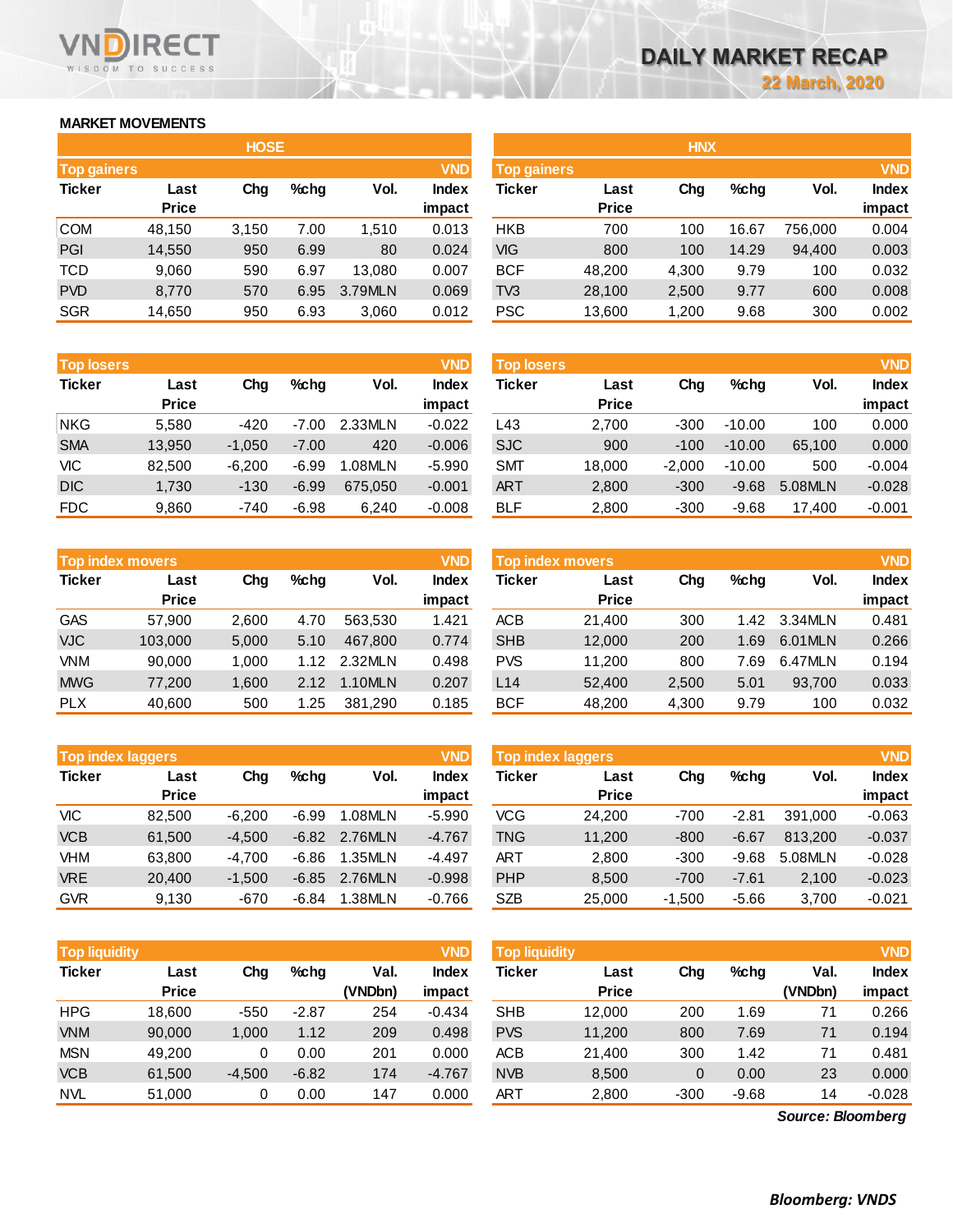

# **FOREIGN ACTIVITIES**

| Volume (Mn'shs)       | <b>HOSE</b> | <b>HNX</b> | Value (VND'bn)        | <b>HOSE</b> | <b>HNX</b> |
|-----------------------|-------------|------------|-----------------------|-------------|------------|
| <b>BUY</b>            | 19.3        | 0.3        | <b>BUY</b>            | 689.2       | 2.0        |
| % of market           | 8.7%        | $0.5\%$    | % of market           | 17.1%       | 0.4%       |
| <b>SELL</b>           | 59.1        | 2.2        | <b>SELL</b>           | 1.612.2     | 23.8       |
| % of market           | 26.5%       | $4.0\%$    | % of market           | 40.1%       | 5.1%       |
| <b>NET BUY (SELL)</b> | (39.8)      | (1.9)      | <b>NET BUY (SELL)</b> | (923.1)     | (21.8)     |

*Source: HSX, HNX*

# **Foreign net buy/sell (30 days) in VND'bn**



### **YTD ACCUMULATION**

| Volume (MIn'shs)      | <b>HOSE</b> | <b>HNX</b> | <b>Value (VND'bn)</b> | <b>HOSE</b> | <b>HNX</b>                   |
|-----------------------|-------------|------------|-----------------------|-------------|------------------------------|
| <b>BUY</b>            | 873.3       | 30.2       | <b>BUY</b>            | 33,318.3    | 355.3                        |
| % of market           | 7.7%        | $1.2\%$    | % of market           | 15.9%       | $0.2\%$                      |
| <b>SELL</b>           | 1,221.0     | 139.0      | <b>SELL</b>           | 40,239.6    | 1,397.6                      |
| % of market           | 10.8%       | 5.6%       | % of market           | 19.1%       | 0.8%                         |
| <b>NET BUY (SELL)</b> | (347.8)     | (108.9)    | <b>NET BUY (SELL)</b> | (6,921)     | (1,042.4)<br>$0.110M$ $110M$ |

*Source: HSX, HNX*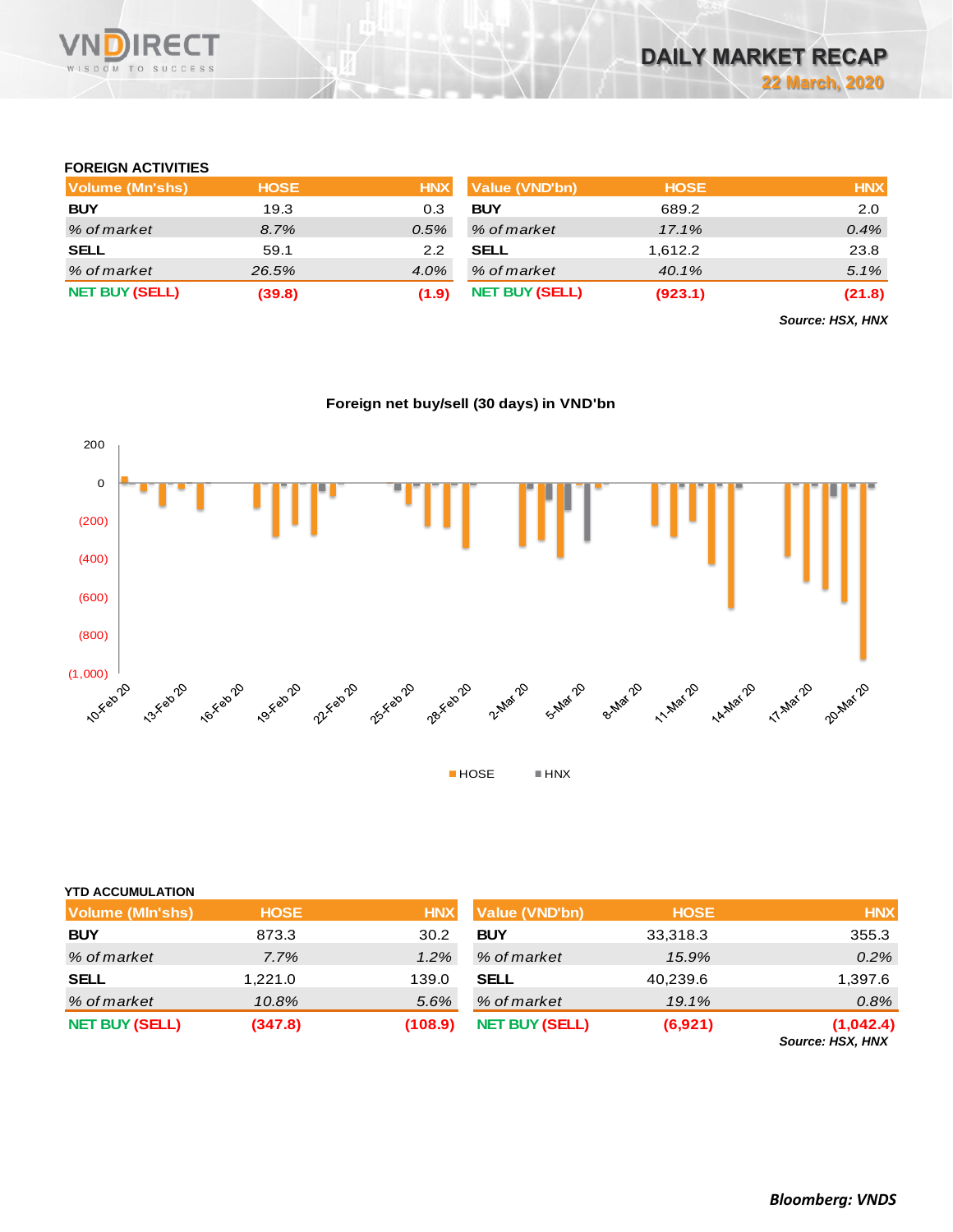## **FOREIGN ACTIVITIES**

WISDOM TO SUCCESS

RECT

|            |                               | <b>HOSE</b> |         |       |                 | <b>HNX</b>                    |               |               |         |       |                 |  |
|------------|-------------------------------|-------------|---------|-------|-----------------|-------------------------------|---------------|---------------|---------|-------|-----------------|--|
|            | Top buy by foreigners (value) |             |         |       | <b>WD'bn</b>    | Top buy by foreigners (value) |               | <b>VND'bn</b> |         |       |                 |  |
| Ticker     | Last<br>Price                 | Chg         | %chg    | Value | Index<br>impact | <b>Ticker</b>                 | Last<br>Price | Chg           | %chg    | Value | Index<br>impact |  |
| WM         | 90,000                        | 1,000       | 1.12    | 1596  | 0.498           | <b>PVS</b>                    | 11,200        | 800           | 7.69    | 1.3   | 0.000           |  |
| МC         | 82,500                        | $-6,200$    | $-6.99$ | 100.1 | $-5.990$        | TIG                           | 5,000         | $-200$        | $-3.85$ | 0.2   | 0.000           |  |
| <b>VPB</b> | 21,050                        | 250         | 1.20    | 763   | 0.175           | <b>BVS</b>                    | 8,800         | $-100$        | $-1.12$ | 0.1   | 0.000           |  |
| <b>VCB</b> | 61,500                        | $-4,500$    | $-6.82$ | 66.9  | $-4.767$        | <b>HUT</b>                    | 2,000         | 0             | 0.00    | 0.1   | 0.000           |  |
| <b>MSN</b> | 49,200                        | 0           | 0.00    | 636   | 0.000           | TNG                           | 11 200        | $-800$        | $-6.67$ | 0.1   | 0.000           |  |

|            | Top sell by foreigners (value) |          |         |       | <b>WD'bn</b>  | Top sell by foreigners (value) |        |        |         |       | <b>VND'bn</b> |
|------------|--------------------------------|----------|---------|-------|---------------|--------------------------------|--------|--------|---------|-------|---------------|
| Ticker     | Last                           | Chg      | %chg    | Value | Index         | Ticker                         | Last   | Chg    | %chg    | Value | Index         |
|            | Price                          |          |         |       | <b>impact</b> |                                | Price  |        |         |       | impact        |
| VСB        | 61,500                         | $-4,500$ | $-6.82$ | 204 O | $-4.767$      | PVS.                           | 11,200 | 800    | 7.69    | 15.2  | 0.000         |
| <b>HPG</b> | 18,600                         | $-550$   | $-2.87$ | 194.0 | $-0.434$      | ۷CG                            | 24 200 | $-700$ | $-2.81$ | 4.0   | 0.000         |
| WM         | 90,000                         | 000      | 1.12    | 193.9 | 0.498         | <b>SHS</b>                     | 6,700  | 0      | 0.00    | 1.8   | 0.000         |
| <b>MSN</b> | 49,200                         | 0        | 0.00    | 143.6 | 0.000         | <b>PVC</b>                     | 5,000  | 100    | 204     | 0.4   | 0.000         |
| MC         | 82,500                         | $-6,200$ | $-6.99$ | 142.6 | $-5.990$      | DXP.                           | 11,300 | $-100$ | $-0.88$ | 0.4   | 0.000         |

|            | Top net buy by foreigners (value) |          |         |       | <b>WD'bn</b>  | Top net buy by foreigners (value) |        | VND'bn   |         |       |        |
|------------|-----------------------------------|----------|---------|-------|---------------|-----------------------------------|--------|----------|---------|-------|--------|
| Ticker     | Last                              | Chg      | %chg    | Value | Index         | Ticker                            | Last   | Chg      | %chg    | Value | Index  |
|            | Price                             |          |         |       | <b>impact</b> |                                   | Price  |          |         |       | impact |
| мc         | 103,000                           | 5,000    | 5.10    | 123   | 0.774         | TIG                               | 5,000  | $-200$   | $-3.85$ | 0.2   | 0.000  |
| E1VFVN30   | 11,240                            | 90       | 0.81    | 77    | 0.000         | <b>HUT</b>                        | 2,000  | 0        | 0.00    | 0.1   | 0.000  |
| <b>GEX</b> | 14,500                            | 300      | 2.11    | 40    | 0.042         | ING                               | 11 200 | $-800$   | $-6.67$ | 0.1   | 0.000  |
| <b>TCH</b> | 21,000                            | $-1,550$ | $-6.87$ | 35    | $-0.161$      | SGC                               | 66,000 | $-2,000$ | $-2.94$ | 0.0   | 0.000  |
| <b>FRT</b> | 14,200                            | $-350$   | $-2.41$ | 12    | $-0.008$      | AMV                               | 13200  | $-300$   | $-2.22$ | 0.0   | 0.000  |

| Top net sell by foreigners (value) |               |          |         |          | <b>WD'bn</b>  | Top net sell by foreigners (value) |               | <b>VND'bn</b> |         |          |        |
|------------------------------------|---------------|----------|---------|----------|---------------|------------------------------------|---------------|---------------|---------|----------|--------|
| Ticker                             | Last<br>Price | Chg      | %chg    | Value    | Index         | Ticker                             | Last<br>Price | Chg           | %chg    | Value    | Index  |
|                                    |               |          |         |          | <b>impact</b> |                                    |               |               |         |          | impact |
| <b>HPG</b>                         | 18,600        | $-550$   | $-2.87$ | $-191.4$ | $-0.434$      | <b>PVS</b>                         | 11 200        | 800           | 7.69    | $-13.91$ | 0.000  |
| <b>VCB</b>                         | 61,500        | $-4,500$ | $-6.82$ | $-137.1$ | $-4.767$      | ۷CG                                | 24,200        | $-700$        | $-2.81$ | $-3.96$  | 0.000  |
| <b>MSN</b>                         | 49,200        | 0        | 0.00    | $-800$   | 0.000         | SHS                                | 6,700         | 0             | 0.00    | $-1.77$  | 0.000  |
| <b>NVL</b>                         | 51,000        | 0        | 0.00    | $-776$   | 0.000         | PVC                                | 5,000         | 100           | 204     | $-0.44$  | 0.000  |
| <b>VHM</b>                         | 63,800        | $-4,700$ | $-6.86$ | -53.3    | $-4.497$      | <b>DXP</b>                         | 11,300        | $-100$        | $-0.88$ | $-0.37$  | 0.000  |

 $20 - Mar - 20$ 

Source: Bloom berg, HOSE, HNX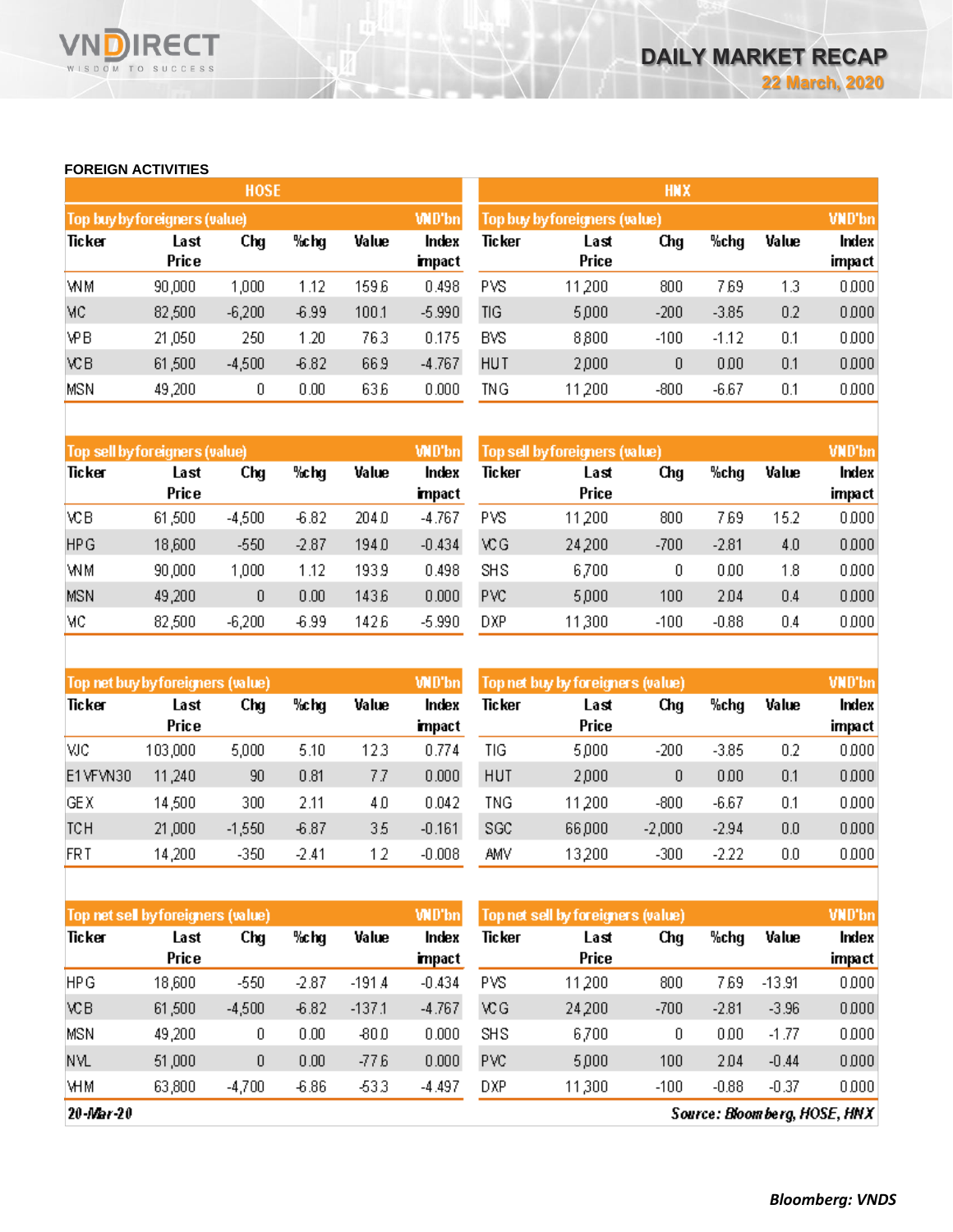# **TOP 60 MARKET CAP STOCKS SNAPSHOT ON HOSE**

**RECT** 

WISDOM TO SUCCESS

**VN** 

| No. Ticker             | <b>Price</b>     |                    | Price change (%)   |                    |                | Mkt. Cap Outs. Vol. Float ratio |              |              | Avail. Fil Ave. daily vol. | P/E                       | P/B          | <b>ROE</b>   | <b>ROA</b>  |
|------------------------|------------------|--------------------|--------------------|--------------------|----------------|---------------------------------|--------------|--------------|----------------------------|---------------------------|--------------|--------------|-------------|
|                        | <b>VND</b>       | 1 <sub>M</sub>     | 3M                 | 6M                 | <b>US\$mln</b> | <b>MIn'shs</b>                  | $\%$         |              | $% (30 days-shs)$          | $\boldsymbol{\mathsf{x}}$ | $\pmb{\chi}$ | $\%$         | %           |
| 1 VIC VM               | 82,500           | $-25.0$            | $-28.8$            | $-30.9$            | 11,940         | 3,382                           | 23.2         | 22.1         | 746,814                    | 36.4                      | 3.7          | 11.7         | 2.2         |
| 2 VCB VM               | 61,500           | $-31.3$            | $-30.4$            | $-24.1$            | 9,759          | 3,709                           | 25.2         | 6.2          | 972,227                    | 12.3                      | 2.8          | 25.9         | 1.6         |
| 3 VHM VM               | 63,800           | $-26.6$            | $-24.2$            | $-28.8$            | 8,980          | 3,290                           | 29.1         | 34.1         | 721,433                    | 10.0                      | 3.8          | 43.1         | 13.4        |
| 4 VNM VM               | 90,000           | $-15.4$            | $-25.0$            | $-26.3$            | 6,706          | 1,741                           | 81.9         | 41.2         | 1,244,247                  | 16.4                      | 5.7          | 35.8         | 25.8        |
| 5 BID VM               | 33,100           | $-35.5$            | $-22.6$            | $-17.3$            | 5,696          | 4,022                           | 18.8         | 12.1         | 1,099,698                  | 14.0                      | 1.8          | 13.3         | 0.6         |
| 6 GAS VM               | 57,900           | $-32.1$            | $-39.7$            | $-43.7$            | 4,741          | 1,914                           | 4.2          | 45.4         | 442,952                    | 9.5                       | 2.3          | 25.5         | 19.1        |
| 7 SAB VM               | 126,000          | $-30.0$            | $-46.2$            | $-52.8$            | 3,457          | 641                             | 10.4         | 36.7         | 68,221                     | 16.9                      | 4.3          | 29.9         | 20.5        |
| 8 CTG VM<br>9 TCB VM   | 19,800<br>17,350 | $-26.4$<br>$-26.2$ | $-2.7$<br>$-23.9$  | $-6.2$<br>$-25.1$  | 3,154<br>2,598 | 3,723<br>3,500                  | 35.5<br>79.6 | 0.3<br>0.0   | 7,962,621<br>3,128,556     | 7.8<br>6.0                | 1.0<br>1.0   | 13.2<br>17.8 | 0.8<br>2.9  |
| 10 MSN VM              | 49,200           | $-3.7$             | $-10.5$            | $-38.7$            | 2,461          | 1,169                           | 25.8         | 11.4         | 1,963,042                  | 10.3                      | 1.3          | 15.4         | 6.9         |
| 11 VJC VM              | 103,000          | $-19.8$            | $-27.7$            | $-25.4$            | 2,309          | 524                             | 46.0         | 11.0         | 383,521                    | 13.1                      | 3.5          | 28.7         | 9.7         |
| 12 HPG VM              | 18,600           | $-21.7$            | $-19.1$            | $-17.9$            | 2,197          | 2,761                           | 52.3         | 11.3         | 7,098,951                  | 7.2                       | 1.1          | 17.0         | 8.3         |
| 13 VPB VM              | 21,050           | $-26.3$            | 7.4                | $-1.6$             | 2,196          | 2,438                           | 72.7         | 0.0          | 4,408,152                  | 6.2                       | 1.2          | 21.5         | 2.4         |
| 14 NVL VM              | 51,000           | $-6.4$             | $-8.4$             | $-17.2$            | 2,116          | 970                             | 23.5         | 32.3         | 521,951                    | 14.4                      | 2.2          | 16.6         | 4.3         |
| 15 PLX VM              | 40,600           | $-23.7$            | $-28.6$            | $-33.7$            | 2,069          | 1,191                           | 8.9          | 6.7          | 395,645                    | 11.6                      | 2.1          | 19.6         | 7.2         |
| 16 VREVM               | 20,400           | $-34.0$            | $-38.1$            | $-39.9$            | 1,983          | 2,272                           | 39.7         | 16.6         | 1,707,102                  | 16.3                      | 1.7          | 10.3         | 7.6         |
| 17 MBB VM              | 16,000           | $-26.1$            | $-23.8$            | $-27.4$            | 1,651          | 2,411                           | 78.2         | 0.0          | 7,339,762                  | 4.6                       | 1.0          | 22.1         | 2.0         |
| 18 GVR VM              | 9,130            | <b>N/A</b>         | <b>N/A</b>         | <b>N/A</b>         | 1,563          | 4,000                           | 100.0        | 12.4         | <b>N/A</b>                 | 11.0                      | 0.8          | 7.3          | 4.3         |
| 19 MWG VM              | 77,200           | $-30.2$            | $-30.3$            | $-39.0$            | 1,497          | 453                             | 92.4         | 0.0          | 991,062                    | 8.9                       | 2.8          | 36.3         | 11.0        |
| 20 FPT VM              | 47,700           | $-14.5$            | $-15.6$            | $-18.0$            | 1,384          | 678                             | 75.4         | 0.0          | 1,813,173                  | 10.3                      | 2.3          | 23.7         | 9.9         |
| 21 HVN VM              | 19,900           | $-26.3$            | $-41.2$            | $-40.3$            | 1,208          | 1,418                           | 3.9          | 20.2         | 884,389                    | 12.1                      | 1.6          | 12.8         | 2.9         |
| 22 BVHVM               | 34,700           | $-39.7$            | $-52.1$            | $-51.8$            | 1,102          | 742                             | 31.9         | 19.8         | 249,970                    | 21.3                      | 1.4          | 6.7          | 0.9         |
| 23 HDB VM              | 20,900           | $-26.4$            | $-20.2$            | $-20.7$            | 861            | 963                             | 72.1         | 7.0          | 1,748,772                  | 5.7                       | 1.1          | 20.8         | 1.6         |
| 24 POW VM              | 8,460            | $-22.4$            | $-31.5$            | $-32.6$            | 848            | 2,342                           | 87.9         | 36.5         | 2,777,671                  | 8.0                       | 0.7          | 9.7          | 4.3         |
| 25 EIB VM              | 15,950           | $-7.3$             | $-5.9$             | $-5.1$             | 839            | 1,229                           | 94.0         | 0.0          | 223,144                    | 22.6                      | 1.2          | 5.7          | 0.5         |
| 26 TPB VM              | 21,900           | 2.3                | 4.3                | $-2.0$             | 775            | 827                             | 53.8         | 0.0          | 240,692                    | 5.9                       | 1.4          | 26.1         | 2.1         |
| 27 STB VM              | 9,800            | $-13.3$            | $-2.0$             | $-5.3$             | 756            | 1,804                           | 96.2         | 11.7         | 12,413,030                 | 7.2                       | 0.7          | 9.6          | 0.6         |
| 28 HNG VM              | 12,700           | $-5.6$             | $-10.6$            | $-22.1$            | 602            | 1,109                           | 15.2         | 48.7         | 209,486                    | <b>N/A</b>                | 1.4          | $-22.5$      | $-8.6$      |
| 29 BHN VM              | 53,600           | $-15.6$            | $-30.8$            | $-32.0$            | 532            | 232                             | 0.9          | 31.4         | 930                        | 22.5                      | 2.7          | 12.5         | 6.6         |
| 30 PNJ VM              | 55,000           | $-35.5$            | $-33.6$            | $-34.4$            | 530<br>466     | 225                             | 72.9         | 0.0          | 652,560                    | 10.3                      | 2.7          | 28.7         | 15.9        |
| 31 KDH VM<br>32 DHG VM | 20,000<br>78,000 | $-18.5$<br>$-19.2$ | $-24.8$<br>$-16.6$ | $-20.3$<br>$-14.5$ | 436            | 544<br>131                      | 74.5<br>5.6  | 4.6<br>45.7  | 224,777<br>39,461          | 11.8<br>16.7              | 1.4<br>3.0   | 12.6<br>18.8 | 7.8         |
| 33 REE VM              | 29,800           | $-16.4$            | $-16.8$            | $-23.2$            | 395            | 310                             | 62.6         | 0.0          | 750,317                    | 5.6                       | 0.9          | 16.6         | 15.2<br>9.3 |
| 34 LGC VM              | 44,900           | 12.0               | 13.5               | 15.0               | 370            | 193                             | 0.6          | 4.0          | 229                        | 24.1                      | 2.9          | 12.7         | 3.5         |
| 35 SBT VM              | 14,700           | $-33.2$            | $-20.1$            | $-18.1$            | 369            | 587                             | 19.6         | 93.2         | 2,383,223                  | 29.0                      | 1.2          | 4.4          | 1.8         |
| 36 PDR VM              | 25,200           | $-3.3$             | $-1.9$             | $-3.1$             | 353            | 328                             | 37.2         | 44.6         | 583,953                    | 9.5                       | 1.9          | 22.6         | 7.0         |
| 37 TCH VM              | 21,000           | $-52.8$            | $-25.3$            | $-12.7$            | 317            | 353                             | 50.0         | 41.7         | 1,397,451                  | 13.1                      | 1.7          | 12.9         | 8.0         |
| 38 SSI VM              | 13,850           | $-21.3$            | $-24.3$            | $-35.4$            | 307            | 518                             | 83.7         | 47.3         | 2,417,919                  | 7.8                       | 0.8          | 9.9          | 3.6         |
| 39 GEX VM              | 14,500           | $-22.7$            | $-22.0$            | $-35.8$            | 303            | 488                             | 84.5         | 33.7         | 927,374                    | 10.7                      | 1.1          | 10.6         | 3.3         |
| 40 PPC VM              | 22,000           | $-23.9$            | $-19.1$            | $-12.0$            | 302            | 321                             | 24.6         | 32.7         | 258,546                    | 5.6                       | 1.2          | 21.7         | 17.7        |
| 41 VGC VM              | 15,150           | $-16.5 - 16.1$     |                    | -22.5              | 291            | 448                             | 12.3         | 35.9         | 313,917                    | 10.4                      | 1.1          | 10.3         | 3.6         |
| 42 VPIVM               | 41,650           | $-1.5$             | 0.4                | 0.6                | 285            | 160                             | 100.0        | 43.4         | 494,727                    | 12.7                      | 2.7          | 22.0         | 6.6         |
| 43 HPX VM              | 28,650           | 0.5                | 8.7                | 8.9                | 245            | 200                             | 90.3         | 35.2         | 282,821                    | 12.9                      | 1.9          | 16.1         | 6.2         |
| 44 PHR VM              | 41,300           | $-12.0$            | $-13.3$            | $-23.9$            | 239            | 135                             | 32.7         | 41.2         | 603,148                    | 13.2                      | 2.2          | 15.1         | 8.2         |
| 45 DXG VM              | 10,450           | $-15.7$            | $-24.0$            | $-38.2$            | 232            | 519                             | 84.5         | 6.2          | 2,241,876                  | 3.7                       | 0.8          | 20.3         | 7.2         |
| 46 VCF VM              | 200,000          | 0.0                | 2.6                | 19.8               | 227            | 27                              | 1.5          | 48.4         | 549                        | 7.8                       | 3.7          | 47.6         | 30.7        |
| 47 KBC VM              | 11,100           | $-25.8$            | $-27.2$            | $-26.0$            | 223            | 470                             | 71.4         | 24.8         | 2,687,643                  | 6.1                       | 0.6          | 9.3          | 5.1         |
| 48 NLG VM              | 20,400           | $-21.5$            | $-22.4$            | $-27.3$            | 218            | 250                             | 62.2         | 0.4          | 557,675                    | 5.5                       | 1.0          | 18.7         | 9.4         |
| 49 NT2 VM              | 17,500           | $-14.2$            | $-20.3$            | $-25.8$            | 216            | 288                             | 32.3         | 31.0         | 287,635                    | 6.8                       | 1.2          | 19.0         | 9.2         |
| 50 SCS VM              | 99,500           | $-14.2$            | $-17.1$            | $-39.8$            | 214            | 50                              | 98.6         | 27.8         | 28,777                     | 10.7                      | 5.4          | 53.4         | 49.1        |
| 51 CII VM              | 19,900           | $-15.3$            | $-12.1$            | $-2.0$             | 211            | 248                             | 81.8         | 21.0         | 494,977                    | 7.2                       | 0.9          | 12.9         | 2.7         |
| 52 GMD VM              | 16,450           | $-17.8$            | $-31.0$            | $-40.1$            | 209            | 297                             | 81.0         | 0.0          | 395,895                    | 10.3                      | 0.8          | 8.1          | 5.1         |
| 53 DPM VM              | 11,700           | $-7.5$             | $-9.7$             | $-12.0$            | 196            | 391                             | 36.7         | 30.5         | 560,950                    | 15.1                      | 0.6          | 4.7          | 3.3         |
| 54 HT1 VM              | 11,700           | $-20.1$            | $-20.4$            | $-25.0$            | 191            | 382                             | 99.7         | 42.6         | 56,939                     | 6.0                       | 0.8          | 14.2         | 7.1         |
| 55 VHC VM              | 24,050           | $-30.2$            | $-37.9$            | $-39.5$            | 187            | 182                             | 50.1         | 66.0         | 270,157                    | 3.8                       | 0.9          | 26.3         | 18.3        |
| 56 PAN VM              | 19,800           | $-9.2$             | $-12.2$            | $-14.7$            | 183            | 216                             | 78.4         | 4.7          | 26,291                     | 16.3                      | 1.1          | 6.9          | 2.5         |
| 57 PME VM              | 56,800           | 2.3                | 4.0                | 6.2                | 182            | 75                              | 25.4         | 37.9         | 33,232                     | 13.4                      | 2.2          | 17.1         | 14.5        |
| 58 HCM VM              | 13,950           | $-26.2$            | $-31.8$            | $-40.4$            | 182            | 305                             | 48.8         | 45.4         | 1,328,539                  | 9.8                       | 1.0          | 11.7         | 6.8         |
| 59 GEG VM<br>60 VSH VM | 20,300<br>20,000 | $-14.5$<br>$-7.0$  | $-24.1$<br>$-10.3$ | $-27.5$<br>3.6     | 177<br>176     | 204<br>206                      | 58.6<br>50.3 | 12.2<br>36.3 | 329,480<br>47,304          | 17.5<br>26.3              | 1.8<br>1.3   | 10.3<br>5.2  | 4.6<br>1.9  |
|                        |                  |                    |                    |                    |                |                                 |              |              |                            |                           |              |              |             |